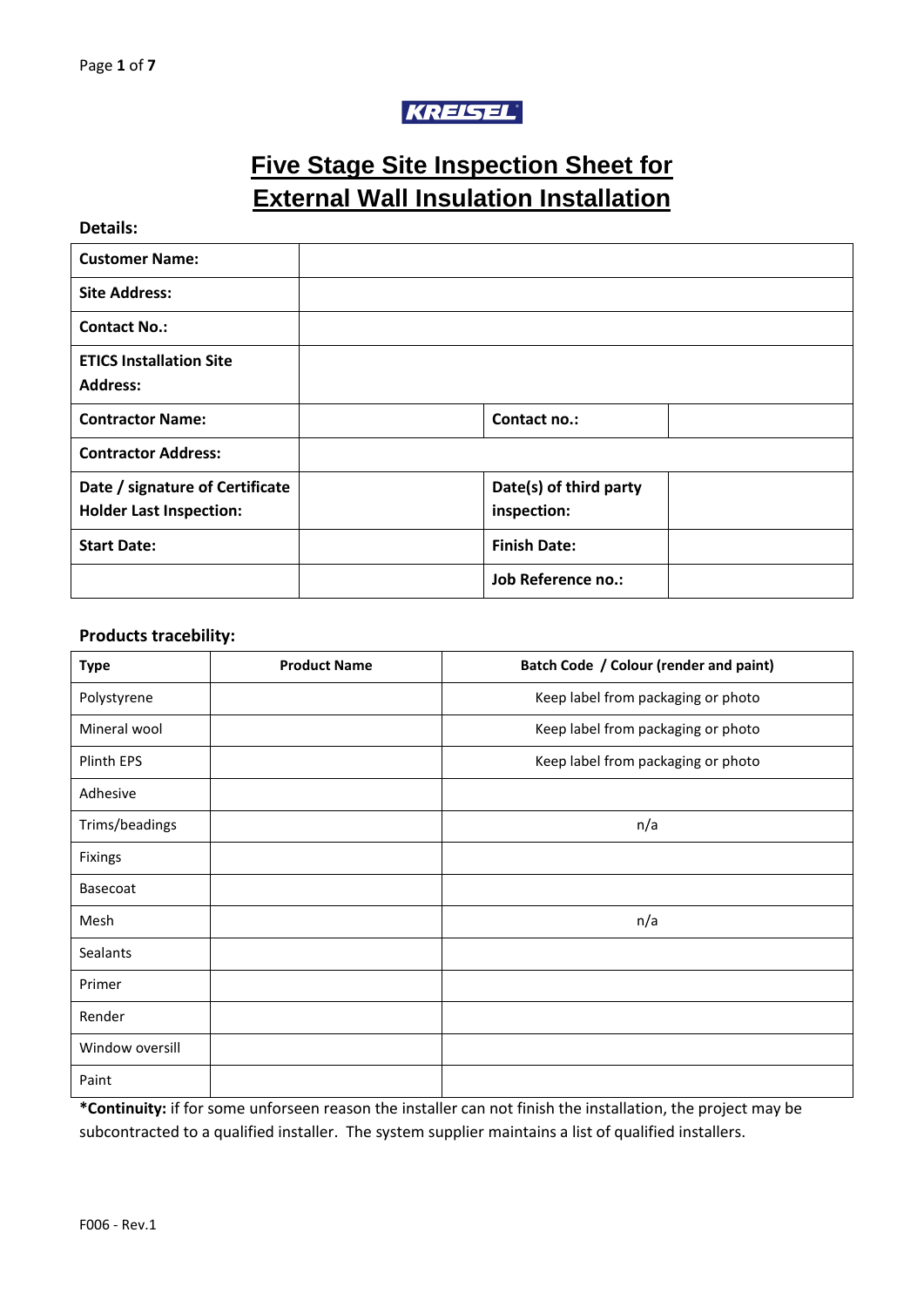### Page **2** of **7**

# **Stage 1 preparation (including remedial works) – ensure photographic evidence**

| <b>Dates</b> | <b>Weather Conditions</b> | Temperature range |
|--------------|---------------------------|-------------------|
|              |                           |                   |

## **ETICS Supervisor Name: \_\_\_\_\_\_\_\_\_\_\_\_\_\_\_\_\_\_\_\_\_\_\_\_\_\_\_\_\_\_\_\_\_\_\_**

## **ETICS Supervisor Signature: \_\_\_\_\_\_\_\_\_\_\_\_\_\_\_\_\_\_\_\_\_\_\_\_\_\_\_\_\_\_\_\_\_\_\_**

### **Condition in compliance**

| with detailed design                        | tick box or mark n/a | <b>Comments/Notes</b> |  |
|---------------------------------------------|----------------------|-----------------------|--|
| Signage installed                           |                      |                       |  |
| Personal protective equipment               |                      |                       |  |
| Scaffolding erected                         |                      |                       |  |
| Tidiness                                    |                      |                       |  |
| Space for safe access for home owner        |                      |                       |  |
| Substrate preparation plinth and walls      |                      |                       |  |
| Window sill preparation                     |                      |                       |  |
| Reveals                                     |                      |                       |  |
| Moisture/dampness                           |                      |                       |  |
| Abutments (roof or wall)                    |                      |                       |  |
| Ventilation - eaves<br>subfloor             |                      |                       |  |
| walls                                       |                      |                       |  |
| Fire resistance required (Euro class B)     |                      |                       |  |
| Electricity/cables                          |                      |                       |  |
| Gas meter/pipes                             |                      |                       |  |
| Surface fixtures                            |                      |                       |  |
| <b>Drains</b>                               |                      |                       |  |
| Waste pipes                                 |                      |                       |  |
| Gulleys                                     |                      |                       |  |
| Gutters                                     |                      |                       |  |
| Edge protection erected                     |                      |                       |  |
| Flora removed                               |                      |                       |  |
| Window glass covered                        |                      |                       |  |
| Cavity or hollow block sealed at top        |                      |                       |  |
| Movement Joints                             |                      |                       |  |
| Storage of materials protected from weather |                      |                       |  |
| <b>Remedial Works</b>                       |                      |                       |  |
| <b>Remedial Works</b>                       |                      |                       |  |

F006 - Rev.1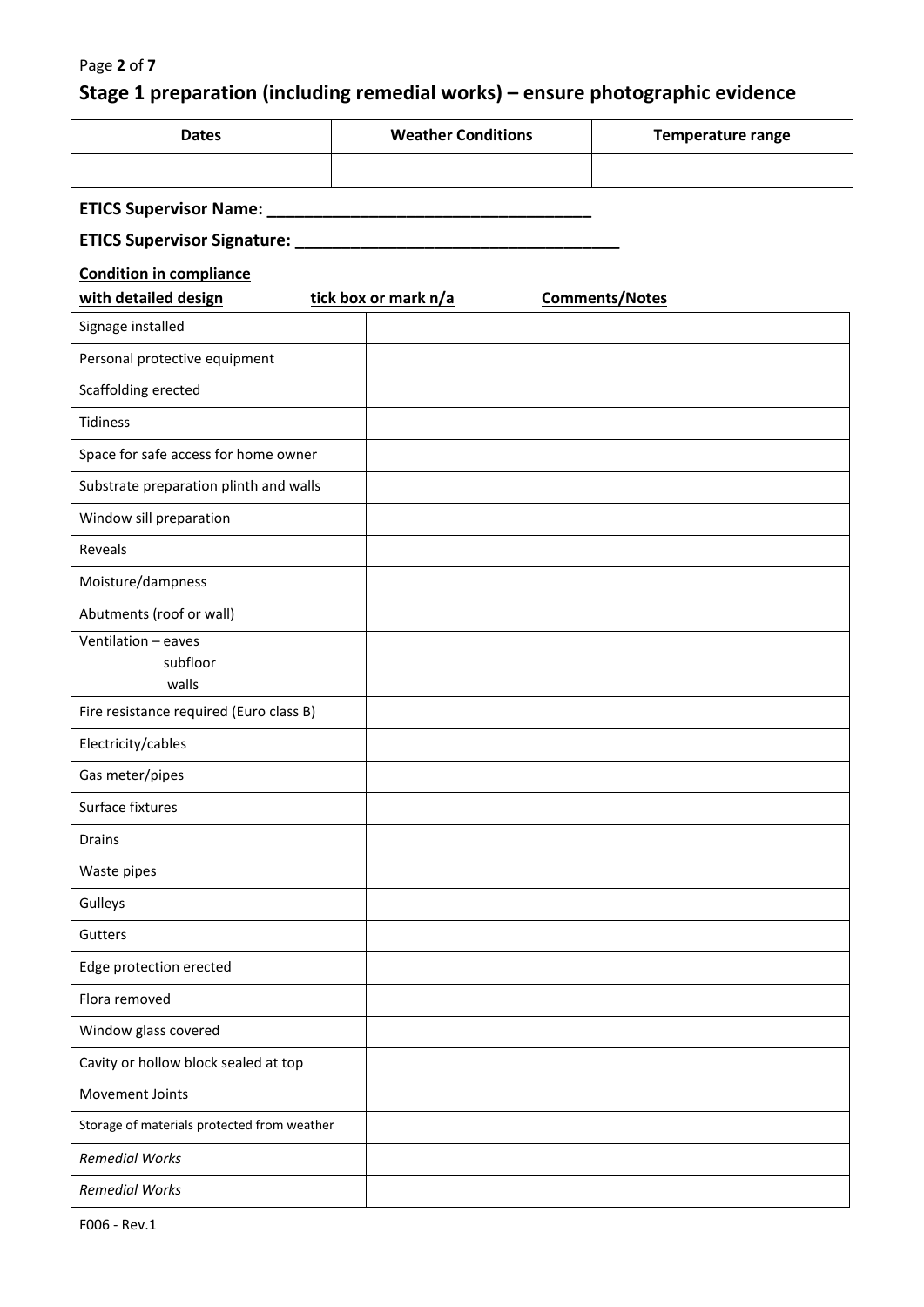# **Stage 2 boarding – ensure photographic evidence**

| <b>Dates</b> | <b>Weather Conditions</b> | Temperature range |
|--------------|---------------------------|-------------------|
|              |                           |                   |

### **ETICS Supervisor Name: \_\_\_\_\_\_\_\_\_\_\_\_\_\_\_\_\_\_\_\_\_\_\_\_\_\_\_\_\_\_\_\_\_\_\_**

# **ETICS Supervisor Signature: \_\_\_\_\_\_\_\_\_\_\_\_\_\_\_\_\_\_\_\_\_\_\_\_\_\_\_\_\_\_\_\_\_\_\_**

| with detailed design                                      | tick box or mark n/a | <b>Comments/Notes</b> |  |
|-----------------------------------------------------------|----------------------|-----------------------|--|
| Signage maintained                                        |                      |                       |  |
| Personal protective equipment                             |                      |                       |  |
| Scaffolding/edge protection<br>maintained                 |                      |                       |  |
| Maintain safe access for home owner                       |                      |                       |  |
| <b>Tidiness</b>                                           |                      |                       |  |
| Boarding tight, flat                                      |                      |                       |  |
| Plinth/basetrack                                          |                      |                       |  |
| Walls                                                     |                      |                       |  |
| L shape boarding over windows/doors                       |                      |                       |  |
| Sealing at top of insulation (eaves)                      |                      |                       |  |
| Reveals                                                   |                      |                       |  |
| Window sill                                               |                      |                       |  |
| Abutments                                                 |                      |                       |  |
| Sealants                                                  |                      |                       |  |
| Fire resistance - chimneys, flues,<br>lamella, boundaries |                      |                       |  |
| Ventilation - eaves<br>subfloor<br>walls                  |                      |                       |  |
| <b>Electricity cables</b>                                 |                      |                       |  |
| Telecom cables                                            |                      |                       |  |
| Surface fixtures mounted through eps                      |                      |                       |  |
| Drains/Gulleys not covered by eps                         |                      |                       |  |
| Waste                                                     |                      |                       |  |
| Movement Joints                                           |                      |                       |  |
| Weep holes                                                |                      |                       |  |
| <b>Special</b>                                            |                      |                       |  |
|                                                           |                      |                       |  |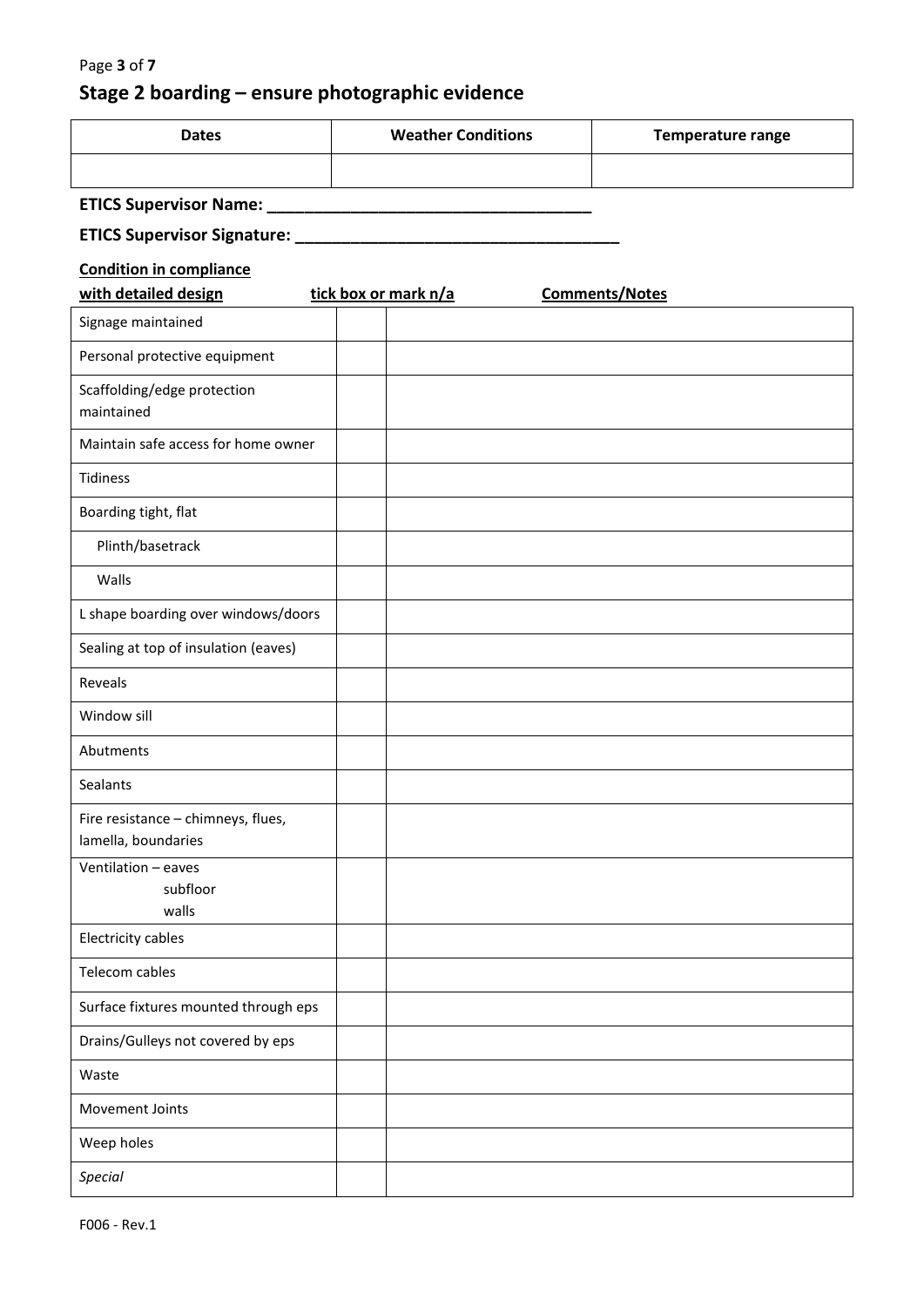## Page **4** of **7**

# **Stage 3 basecoat – ensure photographic evidence**

| <b>Dates</b> | <b>Weather Conditions</b> | Temperature range |
|--------------|---------------------------|-------------------|
|              |                           |                   |

## **ETICS Supervisor Name: \_\_\_\_\_\_\_\_\_\_\_\_\_\_\_\_\_\_\_\_\_\_\_\_\_\_\_\_\_\_\_\_\_\_\_**

## **ETICS Supervisor Signature: \_\_\_\_\_\_\_\_\_\_\_\_\_\_\_\_\_\_\_\_\_\_\_\_\_\_\_\_\_\_\_\_\_\_\_**

| with detailed design                      | tick box or mark n/a | <b>Comments/Notes</b> |
|-------------------------------------------|----------------------|-----------------------|
| Stress patches over and under             |                      |                       |
| window/doors before basecoat layer        |                      |                       |
| Signage maintained                        |                      |                       |
| Personal protective equipment             |                      |                       |
| Scaffolding/edge protection<br>maintained |                      |                       |
| Tidiness                                  |                      |                       |
| Maintain safe access for home owner       |                      |                       |
| Basecoat layers                           |                      |                       |
| Plinth                                    |                      |                       |
| Walls                                     |                      |                       |
| Sills protected                           |                      |                       |
| Reveals                                   |                      |                       |
| Abutments                                 |                      |                       |
| Beads/Sealants                            |                      |                       |
| Impact resistance - mesh layer            |                      |                       |
| Electricity/cables                        |                      |                       |
| Drains clear of waste                     |                      |                       |
| <b>Special</b>                            |                      |                       |
| Special                                   |                      |                       |
| <b>Special</b>                            |                      |                       |
| <b>Special</b>                            |                      |                       |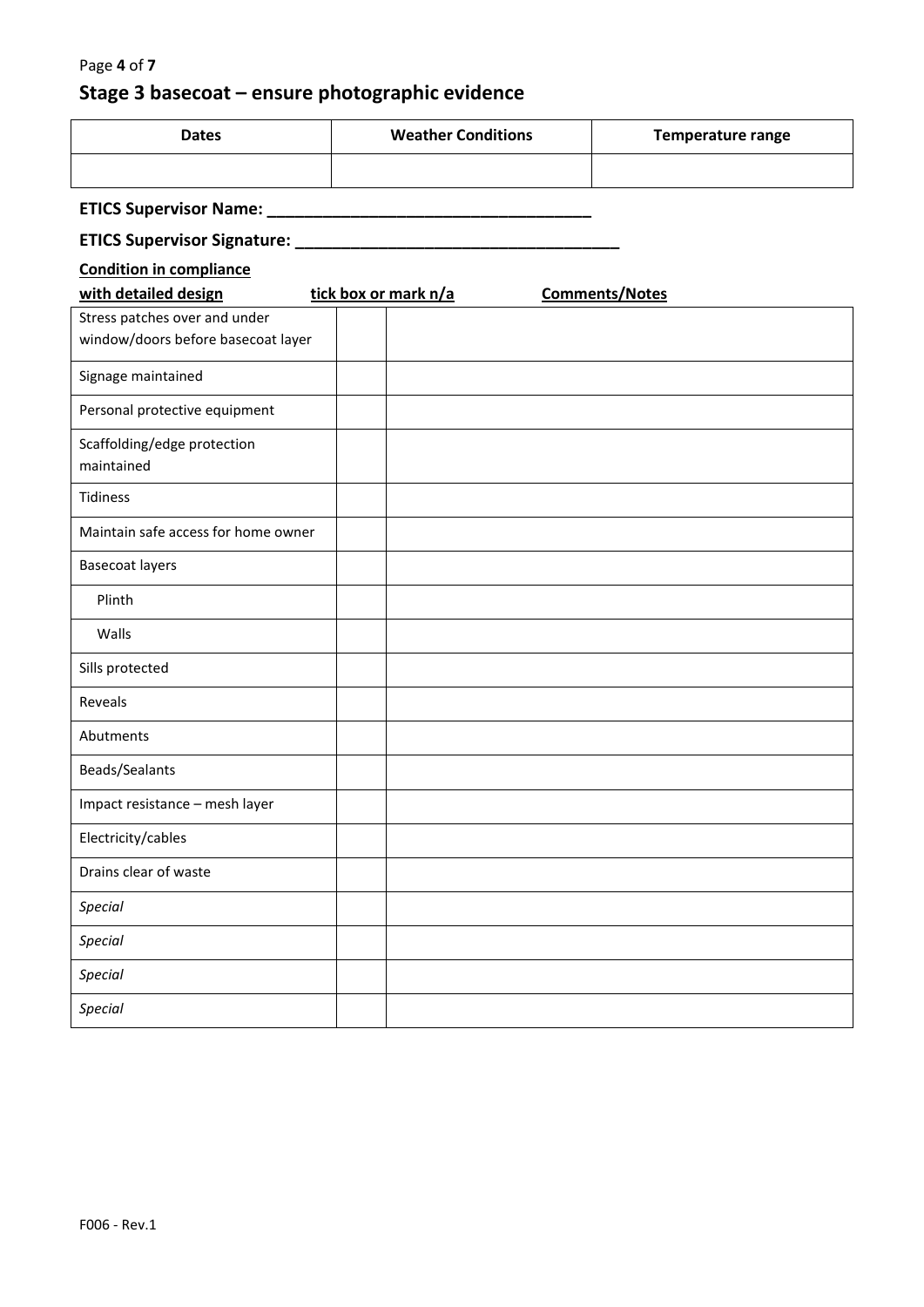# **Stage 4 finish coat – ensure photographic evidence**

| <b>Dates</b> | <b>Weather Conditions</b> | Temperature range |
|--------------|---------------------------|-------------------|
|              |                           |                   |

## **ETICS Supervisor Name: \_\_\_\_\_\_\_\_\_\_\_\_\_\_\_\_\_\_\_\_\_\_\_\_\_\_\_\_\_\_\_\_\_\_\_**

## **ETICS Supervisor Signature: \_\_\_\_\_\_\_\_\_\_\_\_\_\_\_\_\_\_\_\_\_\_\_\_\_\_\_\_\_\_\_\_\_\_\_**

| with detailed design                      | tick box or mark n/a | <b>Comments/Notes</b> |  |
|-------------------------------------------|----------------------|-----------------------|--|
| Signage maintained                        |                      |                       |  |
| Personal protective equipment             |                      |                       |  |
| Scaffolding/edge protection<br>maintained |                      |                       |  |
| Tidiness                                  |                      |                       |  |
| Maintain safe access for home owner       |                      |                       |  |
| Render                                    |                      |                       |  |
| Plinth                                    |                      |                       |  |
| Walls                                     |                      |                       |  |
| Reveals                                   |                      |                       |  |
| Sills protected                           |                      |                       |  |
| Flashings                                 |                      |                       |  |
| Abutments                                 |                      |                       |  |
| Waste                                     |                      |                       |  |
| Special                                   |                      |                       |  |
| Special                                   |                      |                       |  |
| Special                                   |                      |                       |  |
| <b>Special</b>                            |                      |                       |  |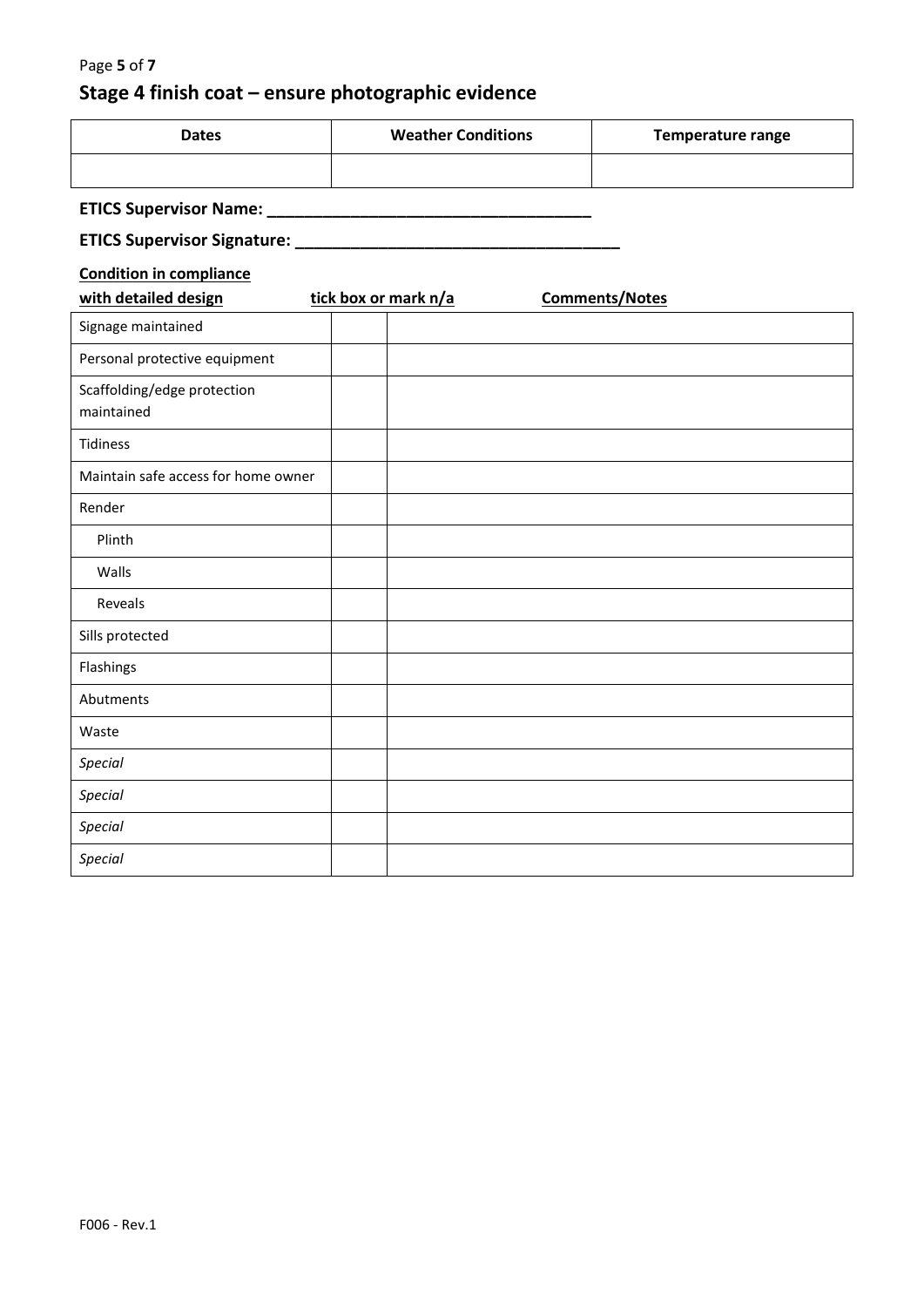# **Stage 5 completion – ensure photographic evidence**

| <b>Dates</b> | <b>Weather Conditions</b> | Temperature range |
|--------------|---------------------------|-------------------|
|              |                           |                   |

## **ETICS Supervisor Name: \_\_\_\_\_\_\_\_\_\_\_\_\_\_\_\_\_\_\_\_\_\_\_\_\_\_\_\_\_\_\_\_\_\_\_**

## **ETICS Supervisor Signature: \_\_\_\_\_\_\_\_\_\_\_\_\_\_\_\_\_\_\_\_\_\_\_\_\_\_\_\_\_\_\_\_\_\_\_**

| with detailed design                                         | tick box or mark n/a | <b>Comments/Notes</b> |  |
|--------------------------------------------------------------|----------------------|-----------------------|--|
| Render clean and dry                                         |                      |                       |  |
| Window glass cleaned                                         |                      |                       |  |
| Window sill clean                                            |                      |                       |  |
| Ventilation covers installed                                 |                      |                       |  |
| Electricity cables re-attached/trunked                       |                      |                       |  |
| Surface fixtures re-mounted                                  |                      |                       |  |
| Satellite dish/cables                                        |                      |                       |  |
| Alarms/cables                                                |                      |                       |  |
| Drains clear                                                 |                      |                       |  |
| Waste/drain pipes re-attached                                |                      |                       |  |
| Gutters re-attached                                          |                      |                       |  |
| Scaffolding/edge protection taken<br>down                    |                      |                       |  |
| Home Owner pack issued                                       |                      |                       |  |
| Invoice issued                                               |                      |                       |  |
| Photos and paperwork sent to system<br>supplier for warranty |                      |                       |  |
| <b>Special</b>                                               |                      |                       |  |

| <b>Installer Personnel</b> | <b>Name</b> |
|----------------------------|-------------|
| <b>ETICS Supervisor</b>    |             |
| <b>ETICS Supervisor</b>    |             |
| <b>ETICS Operative</b>     |             |
| <b>ETICS Operative</b>     |             |
| <b>ETICS Operative</b>     |             |
| <b>ETICS Operative</b>     |             |
| <b>ETICS Operative</b>     |             |
| <b>ETICS Operative</b>     |             |
| <b>ETICS Operative</b>     |             |